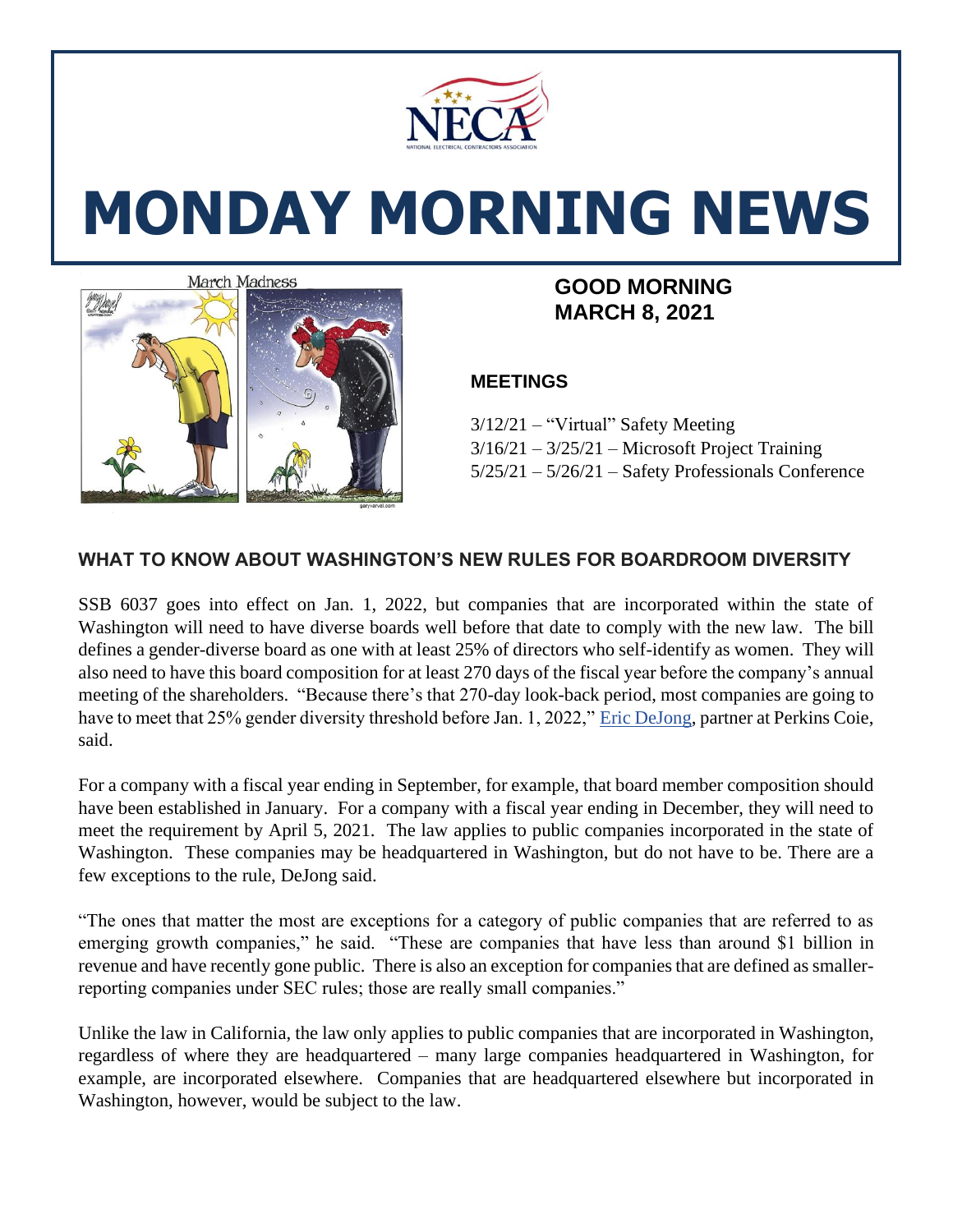Also different from the California law: No fines will be imposed on a company that does not comply. Instead, if a company does not meet the gender diversity requirement, it must disclose to its shareholders how it considers diversity of its board as well as any measures that have been taken to address a lack of diversity. Setting term limits, for example, on a company with a long-tenured board can help open doors to diverse candidates down the line.

And if a company does not meet the requirements and fails to provide an explanation? "The remedy for failure to comply at all is for a shareholder to go to court and get a court order requiring the company to give the required disclosure," DeJong said.

### **NECA SAFETY PROFESSIONALS CONFERENCE GOES VIRTUAL MAY 25th – 26th**

The NECA Safety Professionals Conference is going virtual in 2021. While NECA had hoped to have an in-person event, the health of all participants – attendees, presenters, exhibitors, and staff – must take precedent. The conference will be hosting four general sessions featuring Kevin Brown, Anthony Huey, John Cruickshank, and Kevin Hines. There will also be educational breakout sessions for inside electrical construction, outside line construction, safety leadership and risk management. All attendees will gain valuable knowledge to assist in their daily activities and responsibilities. Please join us May  $25<sup>th</sup>$  and  $26<sup>th</sup>$ for this exciting conference. **Registration will open March 24, 2021.**

### **SR 99 – DUWAMISH RIVER BRIDGE CLOSURES AND LANE RESTRICTIONS**

Travelers who cross the **Southbound** SR 99 Duwamish River Bridge (AKA 1st Ave South Bridge), please beware of upcoming repair work that started March  $5<sup>th</sup>$  and will last until March  $15<sup>th</sup>$ . It includes the following closures and lane restrictions:

- Two lanes closed 24 hours a day starting March 10 at 12 PM, through March 15 at 12 PM.
- Two full closures, March 14 and 15, from 9 PM to 5 AM.

\*This work **does not affect** the **Northbound** SR 99 Duwamish River Bridge, but please plan for extra time for your trips. You can find more info about the repairs, including a short video, in this blog by clicking [HERE.](https://wsdotblog.blogspot.com/2020/10/repairs-closures-lane-reductions-sr-99-duwamish-river-bridge.html?fbclid=IwAR1PjpnOoGHnMF2nYf3M7XgIf86XbsD-7dRrbf-Te-BYLQnXrgUwYk83hMg#UYdM3Sb0Utg)

#### **STRAIGHT TALK: FUTURE OF DOWNTOWN SEATTLE – A VIRTUAL CONVERSATION**

Puget Sound Business Journal will be hosting a virtual discussion about the future of downtown Seattle. While downtown Seattle was hit hard by the pandemic and associated closures, the area was struggling before 2020 with some public safety challenges. Now, as we move into the recovery, the Puget Sound Business Journal will look at what is next for downtown Seattle, how this region can make sure the revitalization efforts help those who need it most, including the restaurants and retailers whose businesses were decimated by the pandemic. **This virtual event will be held on Tuesday, March 9th .**

Speakers will include **Matthew Gardner** – Chief Economist, *Windermere Real Estate,* **Denise Merle** - SVP & Chief Administration Officer, *Weyerhaeuser,* **Suzy Monford** - President & CEO, *PCC Community Markets,* and **Jon Scholes** - President & CEO, *Downtown Seattle Association.* This one-hour event will be held from **8:30 AM – 9:30 AM**. Registration is free. Please click **[here](https://www.bizjournals.com/seattle/event/166639/2021/straight-talk-future-of-downtown-seattle)** if you are interested in attending.